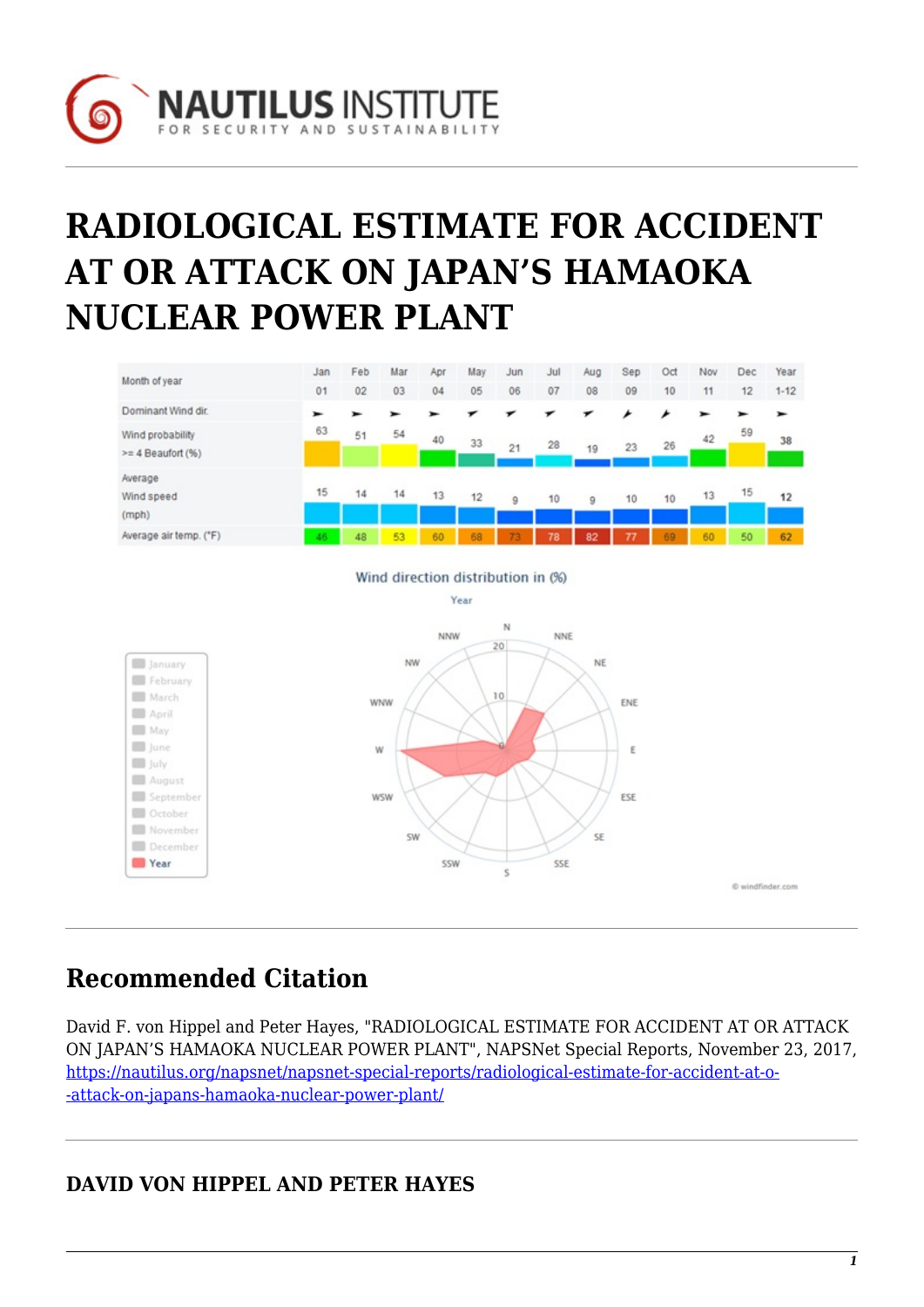## **NOVEMBER 23, 2017**

## **I. INTRODUCTION**

In this report, David von Hippel and Peter Hayes explore several scenarios for radiological releases, in order to estimate the potential impacts of an accident or attack, and thus the potential benefits in measures taken to avoid those impacts. The modelling shows that a significant radiological release might send a plume over heavily populated areas. The estimate provided in this analysis is therefore only a first order estimate of worst-, intermediate-, and best-case vulnerability of local populations to radiological releases caused by an accident at or attack on the Hamaoka nuclear plants. As an attack on a spent fuel may be timed to coincide when a reactor is under maintenance and many short term contractors are on site, it may be effective to time such maintenance to seasons when winds on average are blowing offshore. This measure needs careful and quantitative analysis for each reactor site.

David von Hippel is Nautilus Institute Senior Associate. Peter Hayes is Director of the Nautilus Institute and Honorary Professor at the [Centre for International Security Studies](http://sydney.edu.au/arts/ciss/) at the University of Sydney.

The full report including the full technical analysis and workbooks is available as a PDF file [3.9MB] [here.](https://nautilus.org/wp-content/uploads/2017/09/Kae-Takase-David-von-Hippel-Interim-SF-Storage-Japan-SR-Full-Oct13-2017_dvh_edits-1.pdf)

Paper prepared for Workshop *Reducing Risk of Nuclear Terrorism and Spent Fuel Vulnerability in East Asia* co-sponsored by Nautilus Institute and Research Center for the Abolition of Nuclear Weapons, Nagasaki University, Nagasaki, January 20-22, 2017

The views expressed in this report do not necessarily reflect the official policy or position of the Nautilus Institute. Readers should note that Nautilus seeks a diversity of views and opinions on significant topics in order to identify common ground.

Banner image: windrose for Hamoaka region by season from [here.](http://nautilus.org/Windfinder.com)

#### **II. NAPSNET SPECIAL REPORT BY DAVID VON HIPPEL AND PETER HAYES**

## **RADIOLOGICAL ESTIMATE FOR ACCIDENT AT OR ATTACK ON JAPAN'S HAMAOKA NUCLEAR POWER PLANT**

**NOVEMBER 23, 2017**

#### **1. Introduction**

Below we explore the potential radiological releases associated with an accident at or attack on a nuclear power plant in Japan, with the Hamaoka plant, southwest of the Tokyo area, taken as an example. We explore several scenarios for radiological releases, in order to estimate the potential impacts of an accident or attack, and thus the potential benefits in measures taken to avoid those impacts, including measures reflected in the three Restart paths presented later in this Report. We do not, however, focus on determining how such a particular accident or terrorist attack might proceed and result in damage to reactors and/or spent fuel pools, as that is the subject of other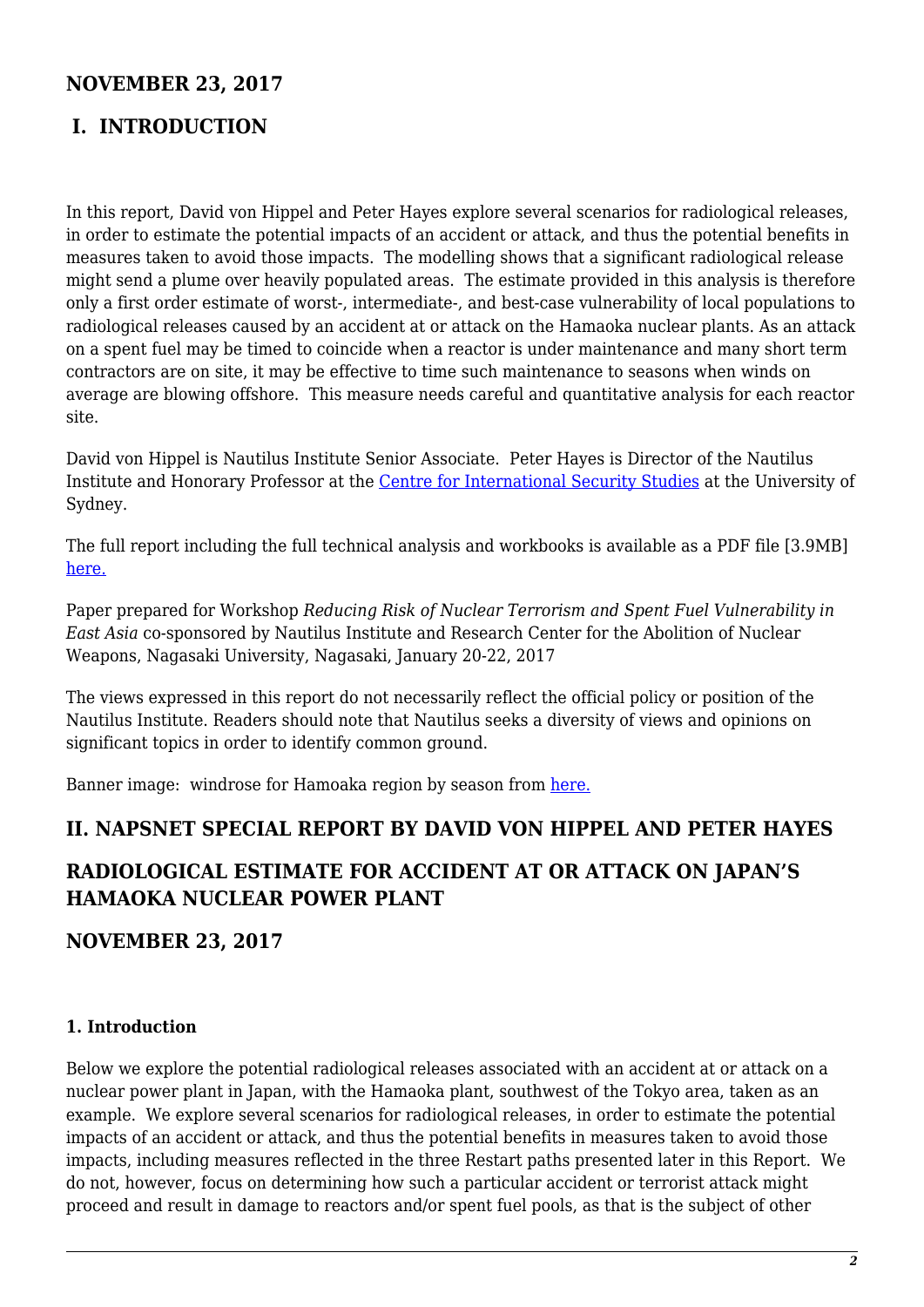<span id="page-2-0"></span>presentations and papers prepared for the "Vulnerability to Terrorism in Nuclear Spent Fuel Management" Project and in a subsequent "scenarios" workshop held in September of 2015.[\[1\]](#page-16-0)

#### **1.1 Reactor and Spent Fuel Pool Description and Operational Parameters**

<span id="page-2-1"></span>Nautilus staff prepared a radiological risk assessment for the Hamaoka nuclear power plant, a complex of older and one newer BWR-type units located south and east of the Tokyo area. The Hamaoka site hosts five reactors, Units 1 and 2, at 540 and 840 gross megawatts of electric power (MWe), respectively, went into service in 1980 and 1982, and were taken out of service in early 2009. Units 1 and 2 are now being decommissioned[.\[2\]](#page-16-1) Units 3 and 4 have gross capacities of 1100 and 1137 MWe, respectively, and were commissioned in 1991 and 1997. Unit 5, an advanced BWR (ABWR) unit with a gross generation capacity of 1380 MWe, was commissioned in early 2005. Figure 2‑1 provides a diagram of the Hamaoka power plant, and Figure 2‑2 shows an aerial photo of the facility. Until they were taken off line for safety assessments following the Fukushima accident, Hamaoka units 3 and 4 had operated at average capacity factors of about 78 percent over their lifetimes, and unit 5 had operated at a capacity factor of 43 percent.[\[3\]](#page-16-2) The Hamaoka complex is located near the town of Omaezaki in Shizuoka Prefecture, about 170 km from Yokohama and 200 km from Tokyo.

<span id="page-2-4"></span><span id="page-2-3"></span><span id="page-2-2"></span>Our analysis of radiological releases from the Hamaoka plant focuses on the older operable (but as of this writing, still not restarted) units #3 and #4. Units 3 and 4 use uranium enriched to 3.0% U-235,[\[4\]](#page-16-3) use about 140 tonnes of heavy metal (tHM) each in their reactor cores, and are assumed to be refueled every 12 months, with 20 percent of the core replaced, and an average capacity factor of 70 percent[,\[5\]](#page-17-0) implying an average burn-up of about 30 GWth-d/tHM (gigawatt thermal days per tonne of heavy metal), 2524 GWth-days of burnup in the reactor core at the time of refueling and an annual spent fuel discharge of just under 28 tHM per year per reactor. The website <http://hamaoka.chuden.jp/english/about/management.html> lists the end-of-fiscal-year (FY) 2013 spent fuel pool inventory at Hamaoka Unit 3 as 2,060 assemblies, or 376.98 tHM, and the end-F- -2013 spent fuel pool inventory at Hamaoka Unit 4 as 1,977 assemblies, or 361.79 tHM. This suggests that each of the Unit 3 and Unit 4 spent fuel pools had room for about 7 fuel replacement cycles as of the end of 2013, and were thus effectively nearly full, given that typical operation leaves room in the pool for a full reactor core (in this case, the equivalent of five replacement cycles) and the fuel from one replacement cycle.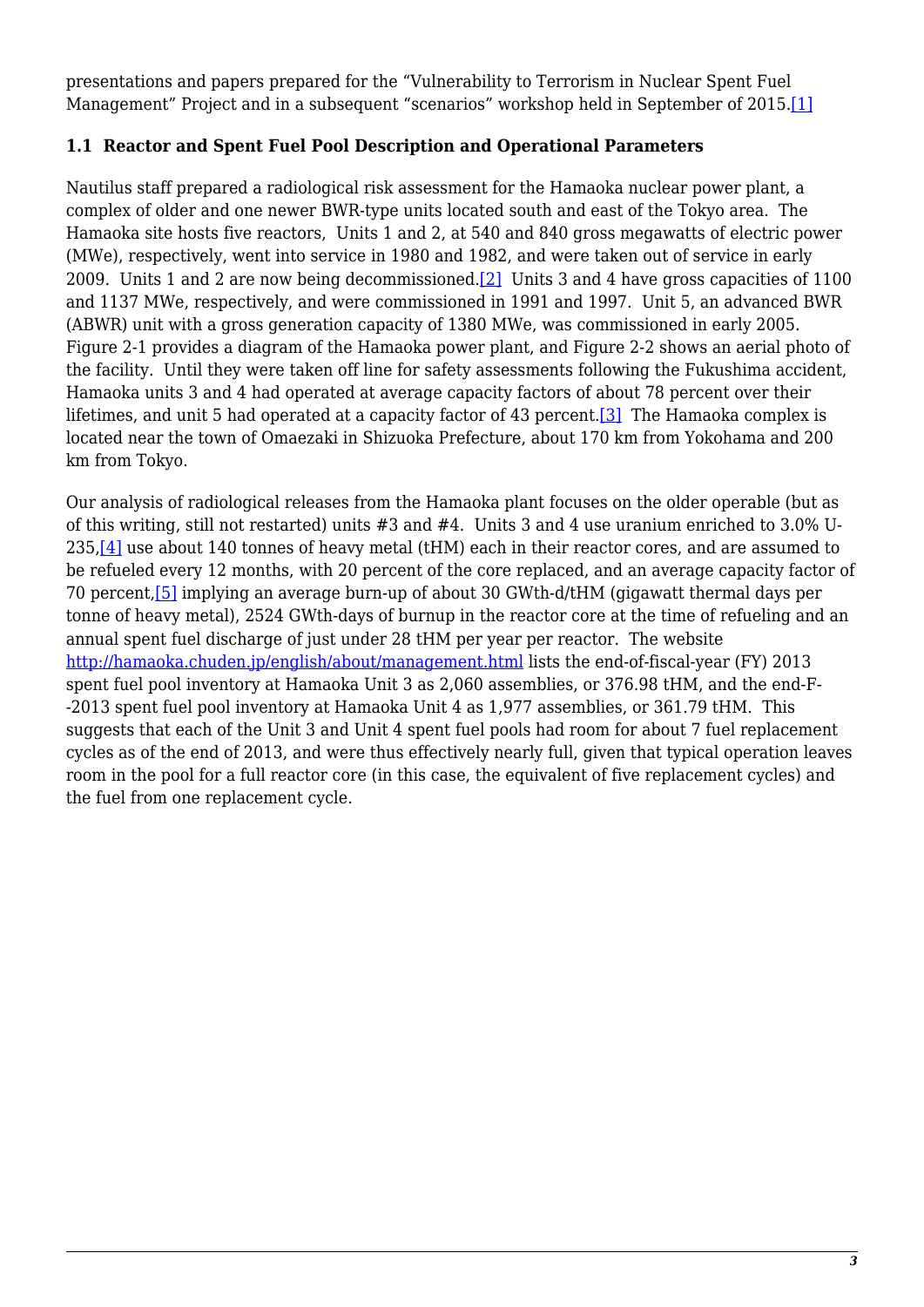

Figure 2‑1: Diagram of Hamaoka Nuclear Power Plant**[\[6\]](#page-17-1)**

<span id="page-3-0"></span>

Figure 2‑2: Aerial Photo of the Hamaoka Nuclear Power Plant**[\[7\]](#page-17-2)**

<span id="page-3-3"></span><span id="page-3-2"></span><span id="page-3-1"></span>We assume that no transport casks are on site at the Hamaoka complex, as fuel is not being transported off-site (but this assumption should be confirmed). The article "Chubu Electric applies with NRA to build dry storage facility at Hamaoka nuclear plant", [8] suggests that the utility owner of the Hamaoka plants has applied to build a dry-cask storage facility with a capacity of 400 tonnes of spent fuel (assumed to be tHM), which would start operating as of fiscal 2018. An older reference[\[9\]](#page-17-4) suggests an earlier start date (2016) and a larger size (700 tonnes of uranium, or tU) for this facility—apparently the design was downsized to meet stricter earthquake resistance standards. Either size facility will be full in less than 10 years if all three Hamaoka units operate as above and the spent fuel pools are operated at a relatively steady state of fuel placement and removal, even if the pools remain dense-packed (and will be full even more quickly if they are not), so we assume that the dry-cask storage facilities, when and if they are built, will be able to expand to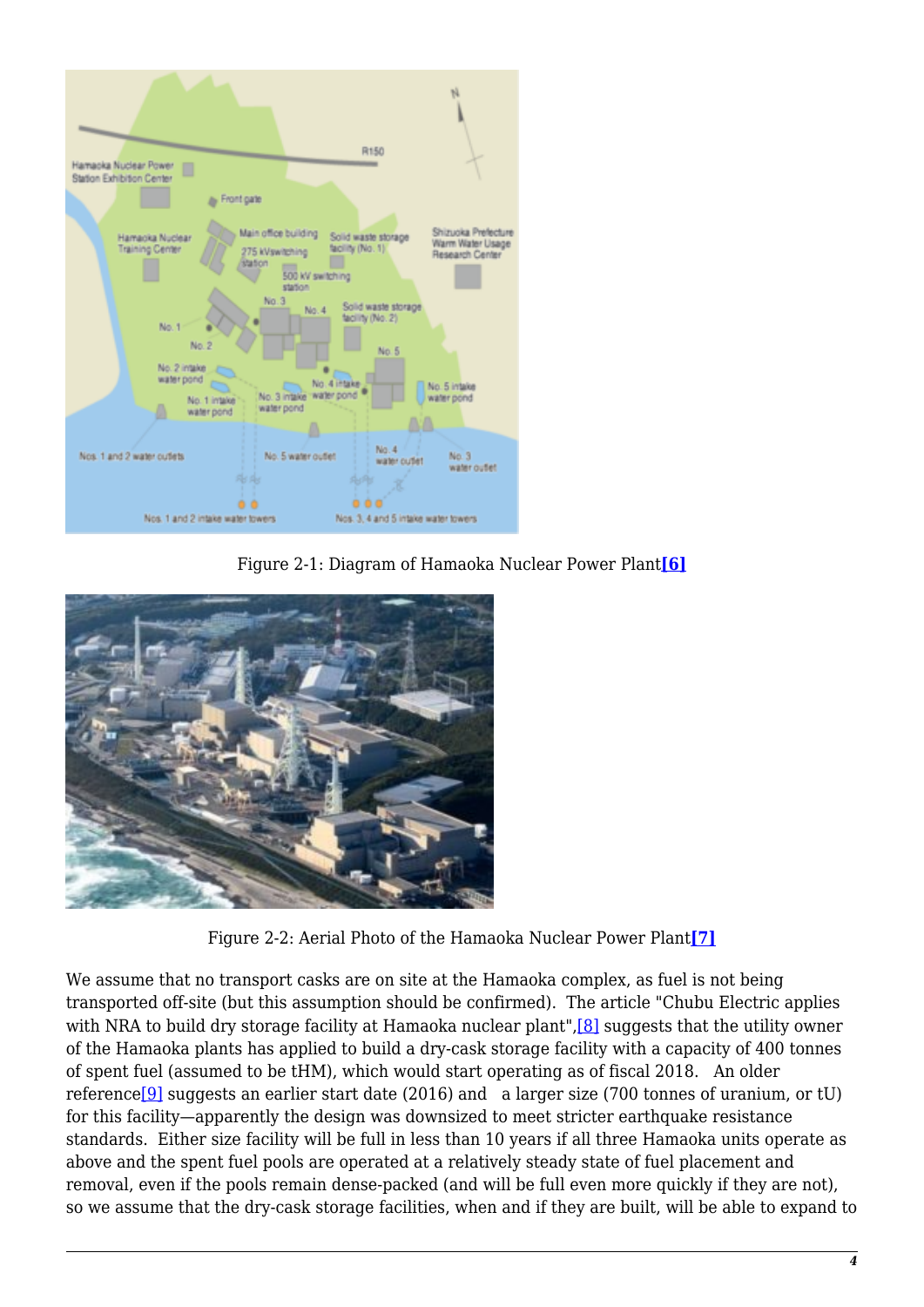accommodate additional casks as needed.

The combination of the assumptions regarding reactor loading/unloading and spent fuel management listed above yields the Cs-137 inventories shown in Figure 2‑3. Here, radioactivity in the reactor core builds up after refueling until the next refueling cycle (the area shown in red), while the radioactivity in the spent fuel pool, as well as in the combined reactor and spent fuel pool for each reactor, remains at close to the same level over time as the pool is essentially full (assuming dense packing) at an inventory of about 1200 PBq (petabecquerel, or 10<sup>15</sup> becquerels, a measure of radioactivity) even after restart, rising very slightly over time as fresher spent fuel replaces older spent fuel. We assume that cooled fuel begins to be removed for dry storage either at or near the nuclear power plant complex as soon as the first refueling following reactor restart, given the need to provide space in the pool for subsequent spent fuel off-loadings. We assume that on average, spent fuel is kept in pools for 15 years after discharge before transfer to dry casks (or other storage), which is somewhat longer than the "at least 10" years described in a recent document.<sup>[\[10\]](#page-17-5)</sup>

<span id="page-4-0"></span>

Figure 2‑3: Cs-137 Inventory in One Hamaoka Reactor Core and Spent Fuel Pool as Modeled (Unit #3 shown, Unit #4 would be similar)

#### **1.2 Incident Modeling Assumptions**

We consider three main scenarios for incidents involving the Hamaoka reactors and spent fuel pools. For the first scenario, which we call "Worst-case Reactor Incident" (or "S1"), one of the reactors (unit #3 or 4) is assumed to suffer a core breach and subsequent loss of coolant due to an extreme seismic event or attack. In this case, the spent fuel pool or pools may or may not suffer a loss of coolant, either through being breached by the same event or by losing cooling capacity when utilities (power and/or water) are lost as a result of the incident, but because cooling is assumed to be restored to the pool(s), the spent fuel in the pool(s) is able to be cooled sufficiently that a zirconium cladding fire does NOT ensue. We assume, in S1, that even though Hamaoka units #3 and 4 are not significantly physically separated, even if the second reactor core also suffers damage, emergency cooling can be maintained for the second reactor due to the installation of post-Fukushima redundant safety measures. This scenario therefore does not include common mode failures--such as the interruption of pumping and water utilities affecting both units, coupled with radiation or other conditions that prevent emergency cooling measures from being undertaken.

For the second scenario, which we call "Worst-case Spent Fuel Pool Incident" (or "S2"),we assume that as a result of a seismic event, catastrophic operational accident (such as dropping a transport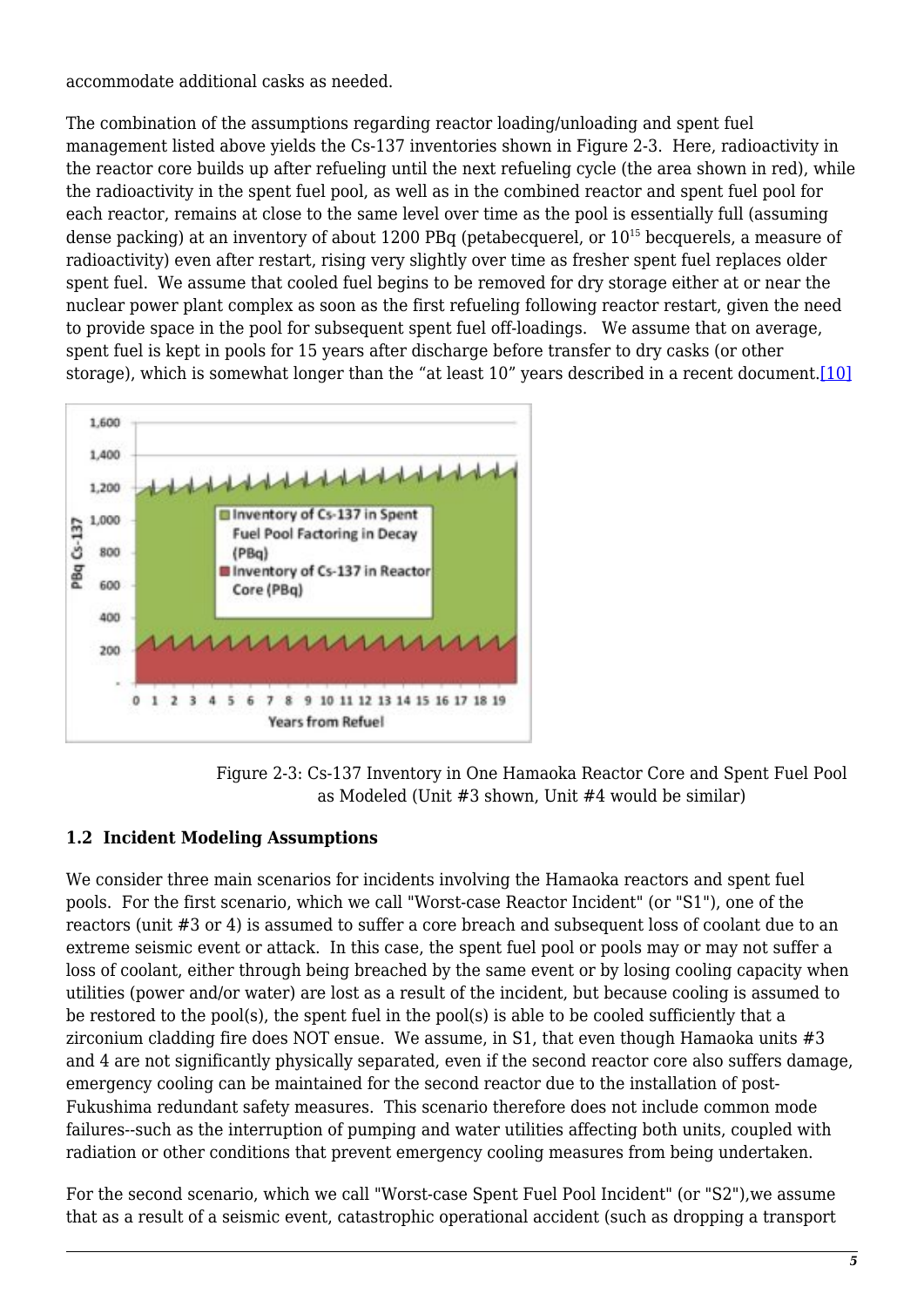cask into the pool), or terrorist attack, the pool in Unit #3 suffers a coolant loss and cooling cannot be restored before cooling water mostly or completely evaporates. Further, those regions of the stored spent fuel that have most recently (within the past few months) been off-loaded from the two reactors are assumed to reach temperatures high enough for cladding failure and ignition, resulting in a zirconium fire that engulfs an amount of spent fuel equal to the most recent off-loading.

For the third scenario, which we call "Worst Case Reactor and Spent Fuel Pool Incident" (or "S3"), we assume that one of the spent fuel pools and one of the reactors (probably for the same unit) are compromised to the extent that the reactor suffers a meltdown as in S1 and the spent fuel pool suffers a pool fire as in S2. This combination of circumstances could come as a result of an accident or attack that breaches reactor containment and the spent fuel pool at the same time, or damages to a unit's reactor or pool, causing common-mode failures in cooling utilities (electricity for pumps and/or water supplies), that cannot be rectified in time to prevent the failure of the unit's pool and reactor.

The "Participation Fraction" ("PART FRAC") of the material in the spent fuel pool, which describes how much of the material in the spent fuel pool is affected by an incident, is assumed to be a function of the density of racking in the pool. We assume that the racking continues to be highdensity in all scenarios. In S1 we assume that even if the incident focused on the reactor does cause a loss of coolant in the spent fuel pool, restored or emergency cooling happens rapidly enough that the cladding does not reach ignition temperature, and thus the Participation Fraction for the spent fuel pool in S1 is 0, and the release fraction is similarly 0.

In S2 and S3, however, we assume that the full complement of fuel in the pool, which at the time of an incident for reactor #3 occurring 3 years after restart (for example) is 376.98 tHM, and for reactor #4 is a similar 361.79 tHM, does participate in a pool fire. The Participation Fraction for the spent fuel pool in scenarios 2 and 3 for reactor #3 or #4 would therefore be 1.00. In these scenarios involving cladding failure and significant Cs-137 emissions (S2 and S3), a release fraction of 0.3 is assumed. Spent fuel in the other spent fuel pools is assumed to suffer no damage in the incident under any scenarios, and thus its participation and release fractions are both assumed to be zero.

For one of the reactors, for S1, we assume that it experiences a core melt, and thus its participation fraction is 1.00, though the participation fraction for the second reactor is assumed to be zero, and the release fraction is similarly zero.

<span id="page-5-1"></span><span id="page-5-0"></span>Based on consideration of Table II.3-7 in the Radiological Risk Analysis Handbook prepared by Gordon Thompson[,\[11\]](#page-17-6) as well as estimates of fraction of the Cs-137 inventory in the Fukushima reactor cores that were released to the atmosphere $[12]$ , we assume a release fraction of 0.05 for one of the reactors for S1 and S3, which assumes an incident that would both breach containment and the reactor vessel, and severely damage the reactor and the fuel within.

For both of the reactors, for S2, we assume that the incident involving one of the spent fuel pools does not affect the reactors enough to cause a core melt (or emergency procedures are sufficient to prevent a core melt if the reactors is damaged), and thus the participation fraction for both reactors is by definition zero. The release fraction ("REL FRAC") for S2 for the reactors is similarly assumed to be zero, since neither reactor is assumed to undergo a core melt.

<span id="page-5-2"></span>In all three scenarios, though dry casks or transport casks may be present at the time of the incident (and dry casks, at least, may well be), we assume that the casks will be sufficiently distant from the reactor and spent fuel pool and/or sufficiently robust that their participation and release fractions are all zero. As with the Chinese reactors considered in other Nautilus analyses,[\[13\]](#page-17-8) a possible exceptional case might be if the incident (accident or attack) occurs during the period when dry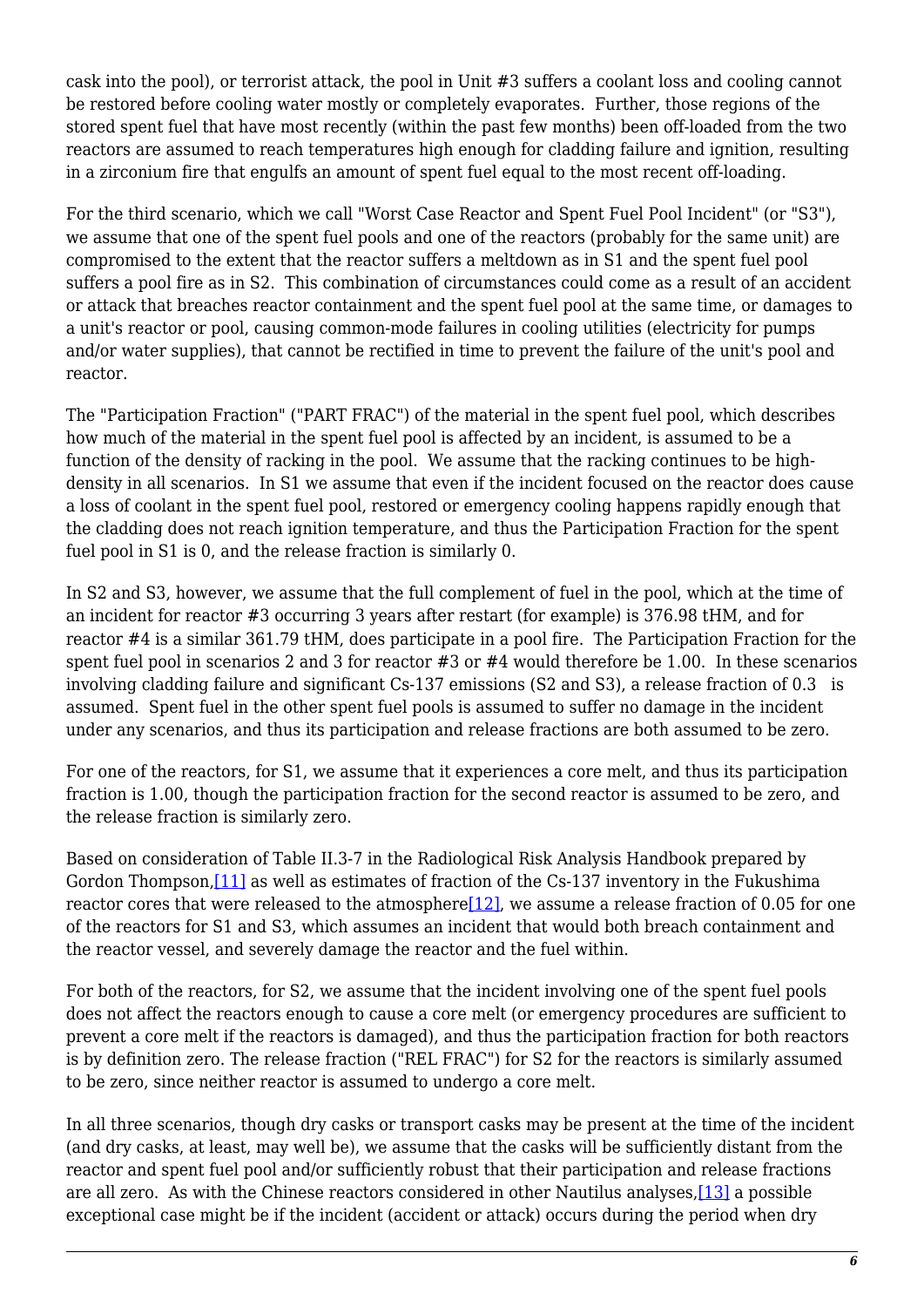casks are being loaded, in which case, depending on where they are physically located near the spent fuel pool and how much fuel is in them at the time of the incident, there could be additional complications.

The spent fuel placed in transport casks, however, has been cooled for several years, and is thus likely to be passively cooled if coolant is lost. The spent fuel in a not-yet-closed transport cask might be vulnerable to terrorist attack with an incendiary device that would ignite the cladding in the spent fuel in the cask, but this eventuality is not explicitly considered in our scenarios.

We assume an average wind speed of 10 miles per hour, or 4.5 meters/second, based very roughly on considerations of recent annual windspeed values for the summer, when prevailing winds are mostly from the Southwest (or SSW) to Northeast (or ENE) at Omaezaki, which is along the coast and within a few miles of the Hamaoka Plant. Tokyo and nearby cities are North and East of Hamaoka.<sup>[14]</sup> Except for the months of September and October, dominant winds in the area are generally West to East. We use a deposition velocity ("DEP VEL") of 1 cm/second, or 0.01 meter/second, which is a typical value used with the wedge model.

#### <span id="page-6-0"></span>**1.3 Nearby Populations**

The Hamaoka nuclear station is located on a promontory on the southern coastline of relatively lightly-populated Shizoka Province. We assume a prevailing wind at the time of the incident from the southwest, which is common in the area during the summer, though a wind from west to east is more common over the entire year. A plume headed northeast from Hamaoka would pass over Suruga Bay and the northern part of the fairly lightly-populated Izu Peninsula before encountering the major population centers—Fujisawa and multi-million-resident Yokohama and Tokyo—starting at about 150 km from the plants.

An annual average "wind rose" for the Omaezaki area is shown in Figure 2‑4, along with the direction of the prevailing winds in each month in the area. Note that the wind rose indicates the average fraction of the time that the wind is blowing **from** a particular direction, while the arrows in the table at the top of Figure 2‑4 point in the direction that prevailing winds most typically blow. Winds in the vicinity of Hamaoka blow from the southwest and west-southwest—that is, in the direction of Tokyo and nearby cities—about 20 percent of the time over an entire year. In particular months the frequency of winds toward Tokyo deviate substantially from the annual average. In July and August, for example, winds blow from the southwest and west-southwest on the order of 40 percent of the time, whereas in December and January prevailing winds have only few percent probability of blowing in that direction.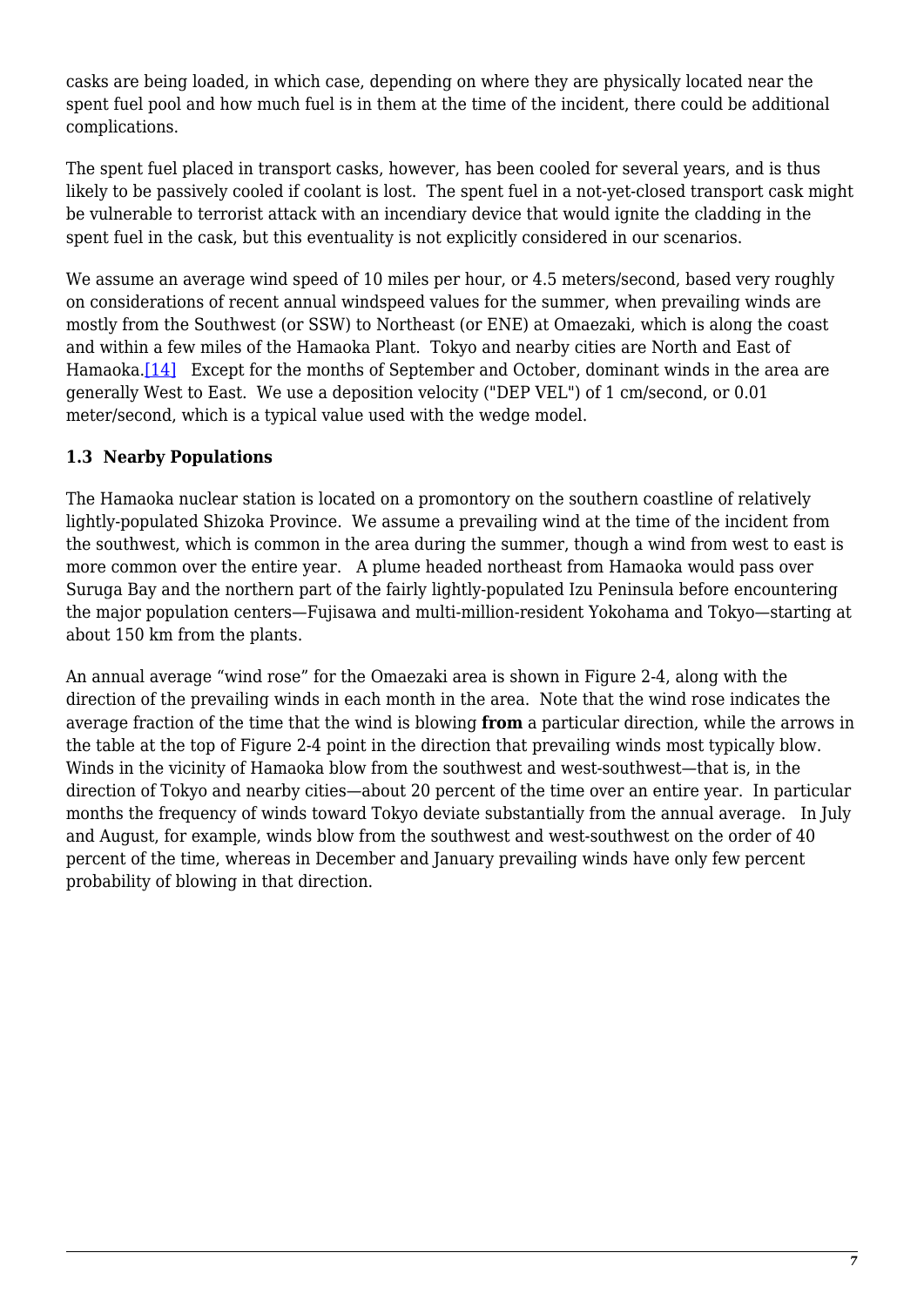



<span id="page-7-0"></span>Figure 2‑5 shows a map of the area overlaid with trajectories for emissions clouds traveling in the wind direction modeled, assuming a wedge angle of about 0.25 radians.<sup>[15]</sup> It should be emphasized that the wind direction used in this modeling effort, though not improbable, particularly in the summer, based on wind data for the area, represents a worst case for impacts on human populations. A plume that takes a more southerly track, consistent with the wind directions dominant in the late fall, winter, and spring, or a plume heading west-southwest, consistent with dominant winds in September and October, would miss most heavily inhabited areas, with Cs-137 deposited mostly into the sea. Perhaps 50 percent of the time in a given year, a plume originating at Hamaoka would be directed by prevailing winds largely over the ocean, and another 30 percent of the time, a plume would be directed over land areas that are generally less inhabited but by no means exclusively so; about 10 percent of the time, winds from Hamaoka are blowing to the west or west-northwest, in the directions of Nagoya, which is closer to Hamaoka than Yokohama, and of Osaka and Kyoto, which are only slightly further from the Hamaoka area than is Tokyo, Another complicating factor is that winds may shift in the middle of an incident, as they did during the Fukushima accident, potentially rendering deposition and exposure patterns much more complex. These second order meteorological effects are not simulated here.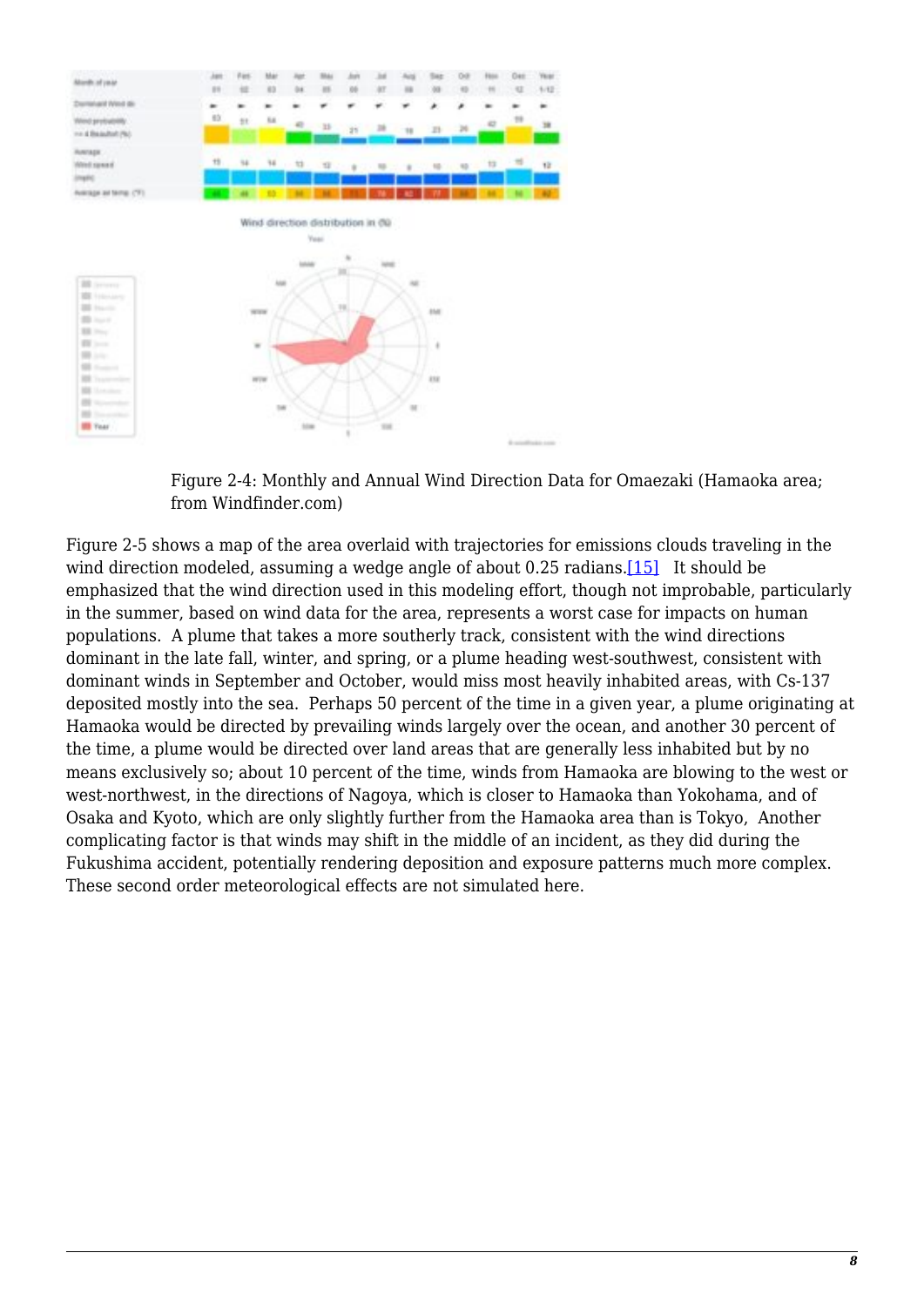

Figure 2‑5: Google Earth Image of the Hamaoka-to-Tokyo Area with Assumed Directions of Emissions Plume

It is important, however, to consider the worst outcomes in a plausible manner. In the case of Fukushima, then Prime Minister Kan Naoto requested a briefing on the worst-case from the Japan Atomic Energy Commission. This was presented to him on March 23, 2015, twelve days after the catastrophe. According to Kan, he was told that he might have to order the *eventual* evacuation of up to 50 million people in a radius of 250 km from the reactor and spent fuel ponds[.\[16\]](#page-18-0) The plan was prepared by Shunsuke Kondo, chairman of the Japan Atomic Energy Commission[.\[17\]](#page-18-1)

<span id="page-8-1"></span><span id="page-8-0"></span>Ironically, at almost the same time as the internal Japanese analysis was under preparation, a US expert team at Lawrence Livermore on began shortly after the Fukushima accident to discuss and prepare an analysis of a worst-case release from Fukushima combined with worst-case historical data for winds blowing towards Tokyo from the reactor location for long periods. Over distances of hundreds of miles, modeling of atmospheric dispersion and plume "wander" led to the conclusion that large-scale evacuation (including of US military forces and their families located in the area) would not have been warranted. However, the US expert analysis was not completed until the end of March, at which time the results were sent to the US military by US presidential science advisor, John Holdren. He reportedly wrote on April 1, 2011: "Only with big releases from the spent-fuel pools, combined with even more perverse weather than [the scientists deemed realistic], could the [guidelines] be crossed in Tokyo, and even then, according to the modeling to date, not by much," so "even in these extreme circumstances, sheltering in place might be all you'd want to do."[\[18\]](#page-18-2)

<span id="page-8-2"></span>In the following analysis, we do not attempt to conduct a plausibility test of a straight line plume threat from the three release scenarios as posed in Figure 2‑5, above.

#### **1.4 Modeling Results**

Table 2‑1summarizes the atmospheric releases of Cs-137 in each of the three scenarios evaluated for incidents occurring at various time intervals after Hamaoka reactor restarts, which is used as the start time for modeling of an incident involving a reactor and/or spent-fuel pool. Because the inventory of radioactivity in the reactor cores varies significantly over the refueling cycle, the total release in Scenario 1, which affects the reactor core, can change depending on when the incident occurs. This variation, however, is not explicitly shown in Table 2‑1 because the reactor is assumed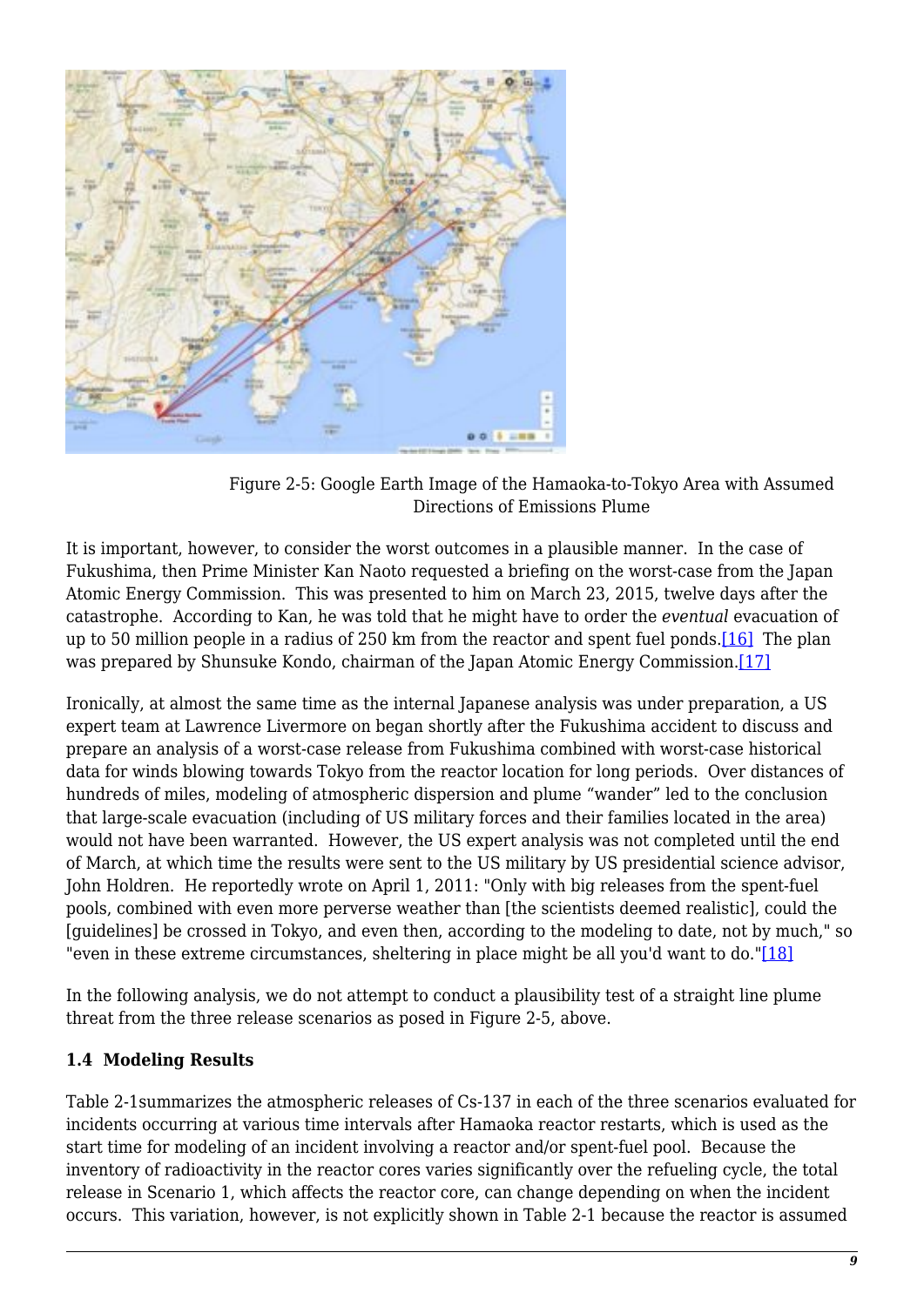to be refueled annually. The spent fuel pool inventories of Cs-137 for the Hamaoka reactors, as noted above, rises only slowly over time, as the pools start essentially full and are already densepacked, with dense-packed operations assumed to continue through the modeling period, As cooled fuel is removed whenever new spent fuel is added to the pool, the variation of emissions of Cs-137 over time depends relatively little on when the release occurs for Scenarios 2 and 3.

Table 2‑1: Summary of Cs-137 Emissions Results from All Three Hamaoka Scenarios Based on Timing of Incident

|                                                    | Ahmospheric Emissions of Cs 137 (PBq) for an Incident<br>Occuring |                          |                            |                      |          |  |  |
|----------------------------------------------------|-------------------------------------------------------------------|--------------------------|----------------------------|----------------------|----------|--|--|
| Scenado                                            | 1-year after<br>nelluebno                                         | 计算图字符<br>30.97<br>NBARDO | 7.0371<br>ater<br>netuelno | 10 years<br>retuenno | retuelno |  |  |
| S1: Word-case Reactor Incident                     |                                                                   | 14.8                     | 14.8                       | 14.8                 |          |  |  |
| S2 Worst-case Spert Foel Pool Incident             | 287.3                                                             | 291.5                    | 295.6                      | 304.St               | 320.4    |  |  |
| 53 Worst-case Reactor and Spent Fuel Pool Incident | 102                                                               | 106.                     | 370.3                      | 319.8                |          |  |  |

Figure 2‑6, Figure 2‑7, and Figure 2‑8, respectively, show the estimated ground contamination from a radiological release incident at Hamaoka unit #3 or #4 Scenario 1 (reactor incident), Scenario 2 (spent fuel pool incident), and Scenario 3 (reactor and spent fuel pool incident). Because so much of the inventory of the dense-racked spent fuel pools are assumed to be involved in a pool factor, and thus released, in Scenarios 2 and 3, the resulting ground contamination for those scenarios is on the order of 30 times as high as that estimated for Scenario 1. None of the scenarios show significant variation of ground contamination for incidents that happen later in time, as the spent fuel pools are essentially full at the start of the modeling period.



<span id="page-9-0"></span>Figure 2‑6: Estimated Ground Contamination from a Radiological Release Incident at Hamaoka Unit #3 or #4 Involving the Reactor Core (Scenario 1)**[\[19\]](#page-18-3)**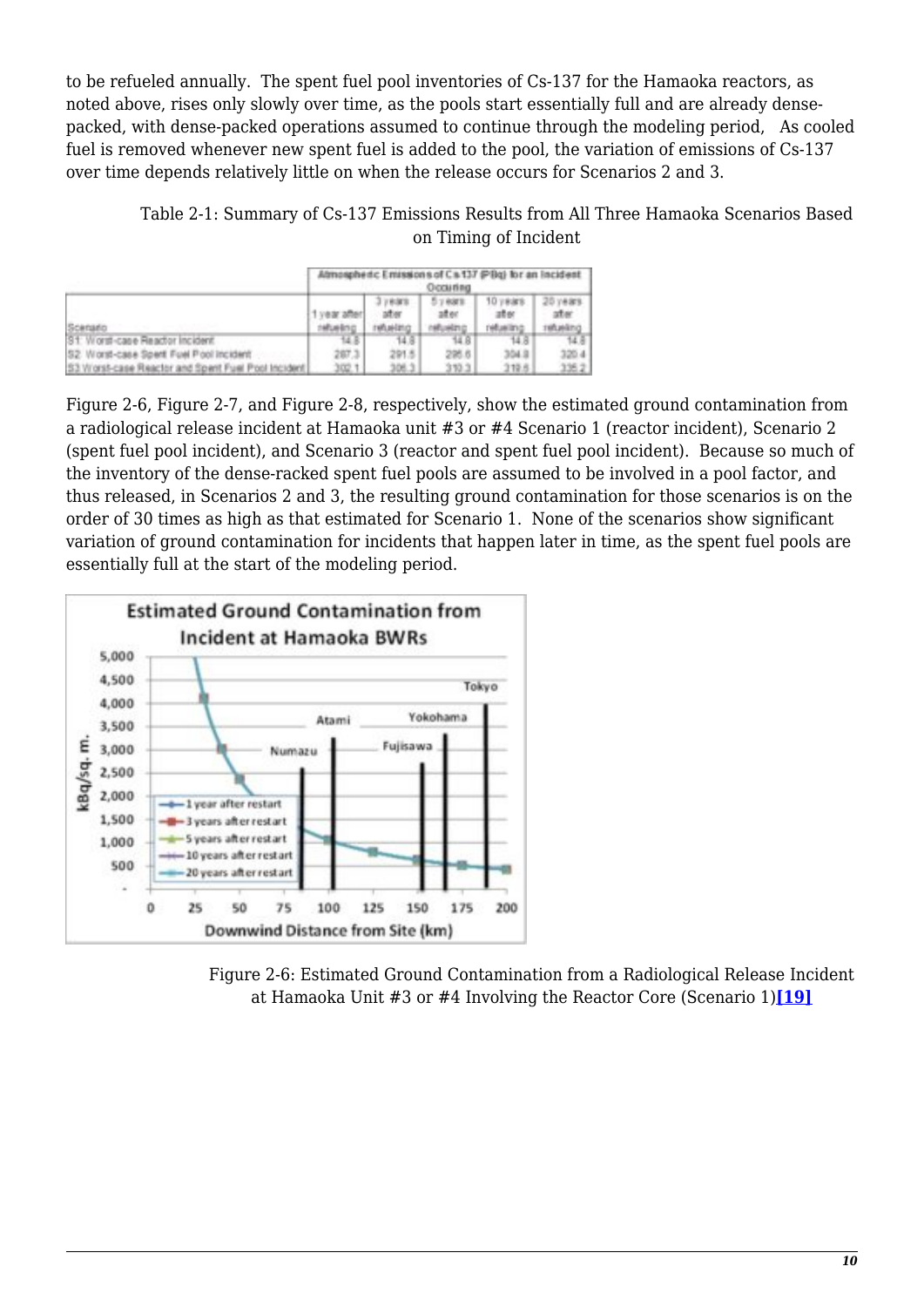

Figure 2‑7: Estimated Ground Contamination from a Radiological Release Incident at Hamaoka Unit #3 or #4 Involving the Spent Fuel Pool (Scenario 2)



Figure 2‑8: Estimated Ground Contamination from a Radiological Release Incident at Hamaoka Unit #3 or #4 Involving the Reactor and Spent Fuel Pool (Scenario 3)

Figure 2‑9, Figure 2‑9, and Figure 2‑11 show the estimated first-year dose of radiation for a person at various distances from the Hamaoka reactors for incidents involving releases of Cs-137 from a reactor core and a spent fuel pool, respectively. Because a radiological release carried by winds toward the northeast away from Hamaoka would be carried over the ocean for 60 km or more before reaching significant populations, the first-year dose estimated based on scenario 1 for one of the reactors falls well below the USEPA recommended first-year threshold dose of 20 mSv (millisieverts, a measure of radioactive dose received) in both the small and major cities in the area. For Scenario 2 and 3, the involvement of a spent fuel pool in Cs-137 releases means that the modeled area with a first year dose of over 20 mSv is very large, with first-year dose ranging from about 50 to 60 mSv even at a distance of 200 km from the reactors. At that distance, for a prevailing wind blowing toward the northeast, the plume would intersect population sectors including Yokohama, Tokyo, and beyond.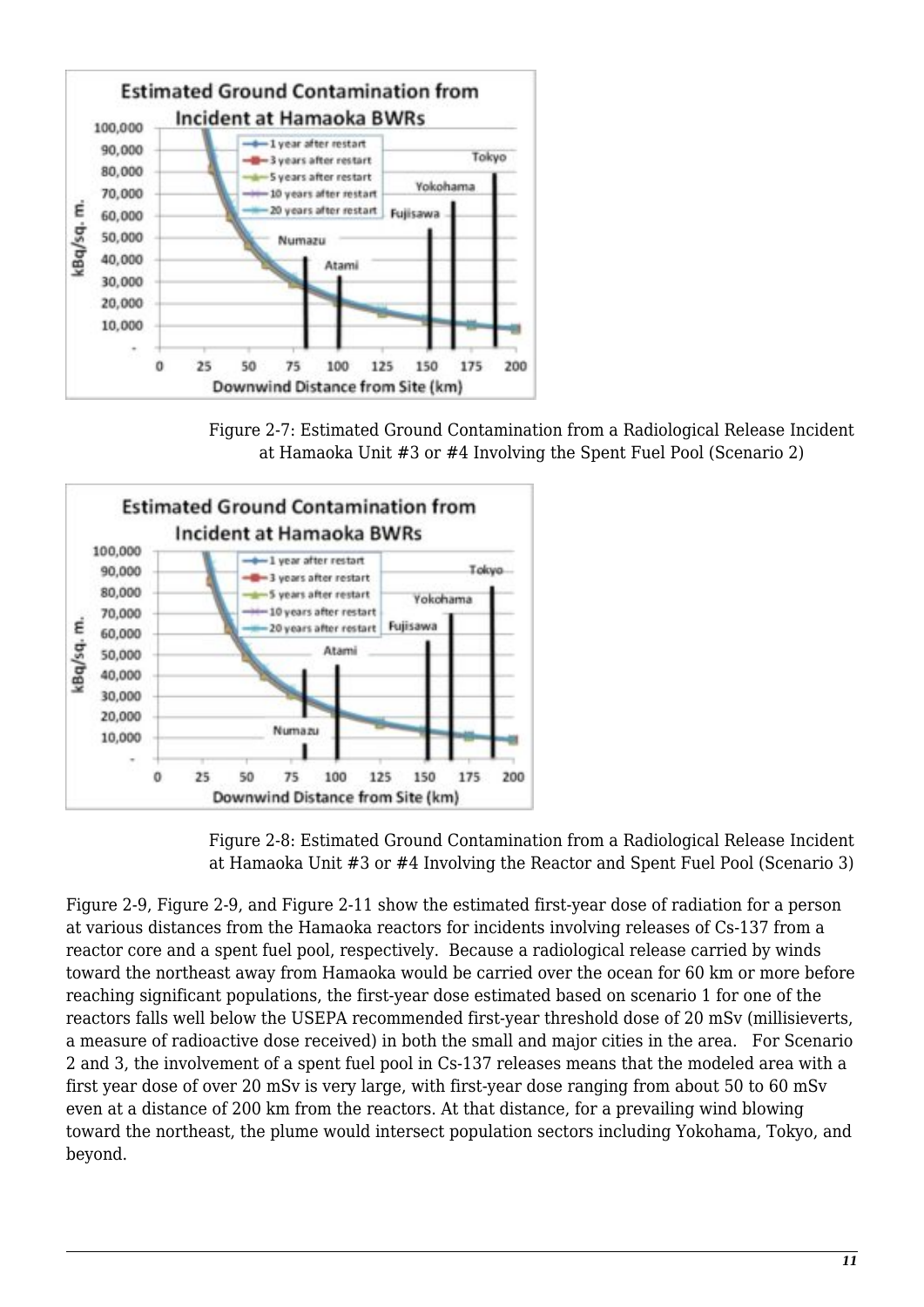

Figure 2‑9: First-year Estimated External Dose from a Radiological Release Incident at Hamaoka Unit #3 or #4 Involving the Reactor Core (Scenario 1)



Figure 2‑10: First-year Estimated External Dose from a Radiological Release Incident at Hamaoka Unit #3 or #4 Involving the Spent Fuel Pool (Scenario 2)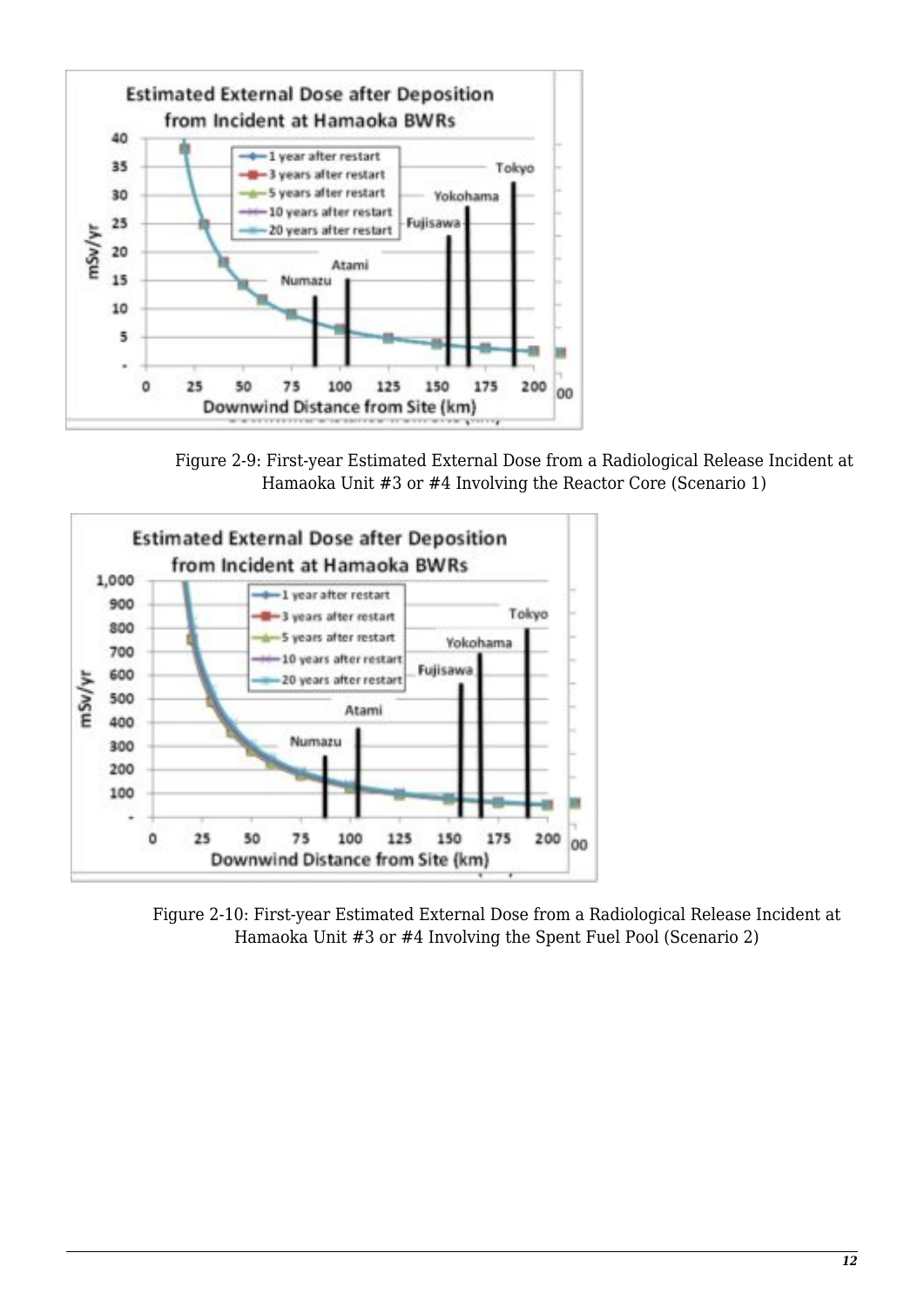

Figure 2‑11: First-year Estimated External Dose from a Radiological Release Incident at Hamaoka Unit #3 or #4 Involving the Reactor and Spent Fuel Pool (Scenario 3)



Figure 2‑12, Figure 2‑13, and Figure 2‑14 show the cumulative dose over time for exposures resulting from radiological release incidents involving one of the Hamaoka reactors (again, Unit #3 or Unit #4), one of the spent fuel pools, and a reactor and a spent fuel pool, respectively. For Scenario 1, exposure at the smaller population centers of Numazu and Atami exceed the USEPA's cumulative 50 mSv 50-year dose guideline for an exposed individual, but exposure at the larger population centers of Fujisawa, Yokohama, and Tokyo would not. Cumulative doses under Scenarios 2 and 3, however, would exceed USEPA guidelines by a factor of 10 over a radius of 200 km, that is, past Tokyo. In all cases, releases were modeled as occurring 3 years after the restart of the reactors. For an incident occurring later (when spent fuel pools have slightly higher Cs-137 inventories), cumulative doses under Scenarios 2 and 3 are marginally higher than those shown below.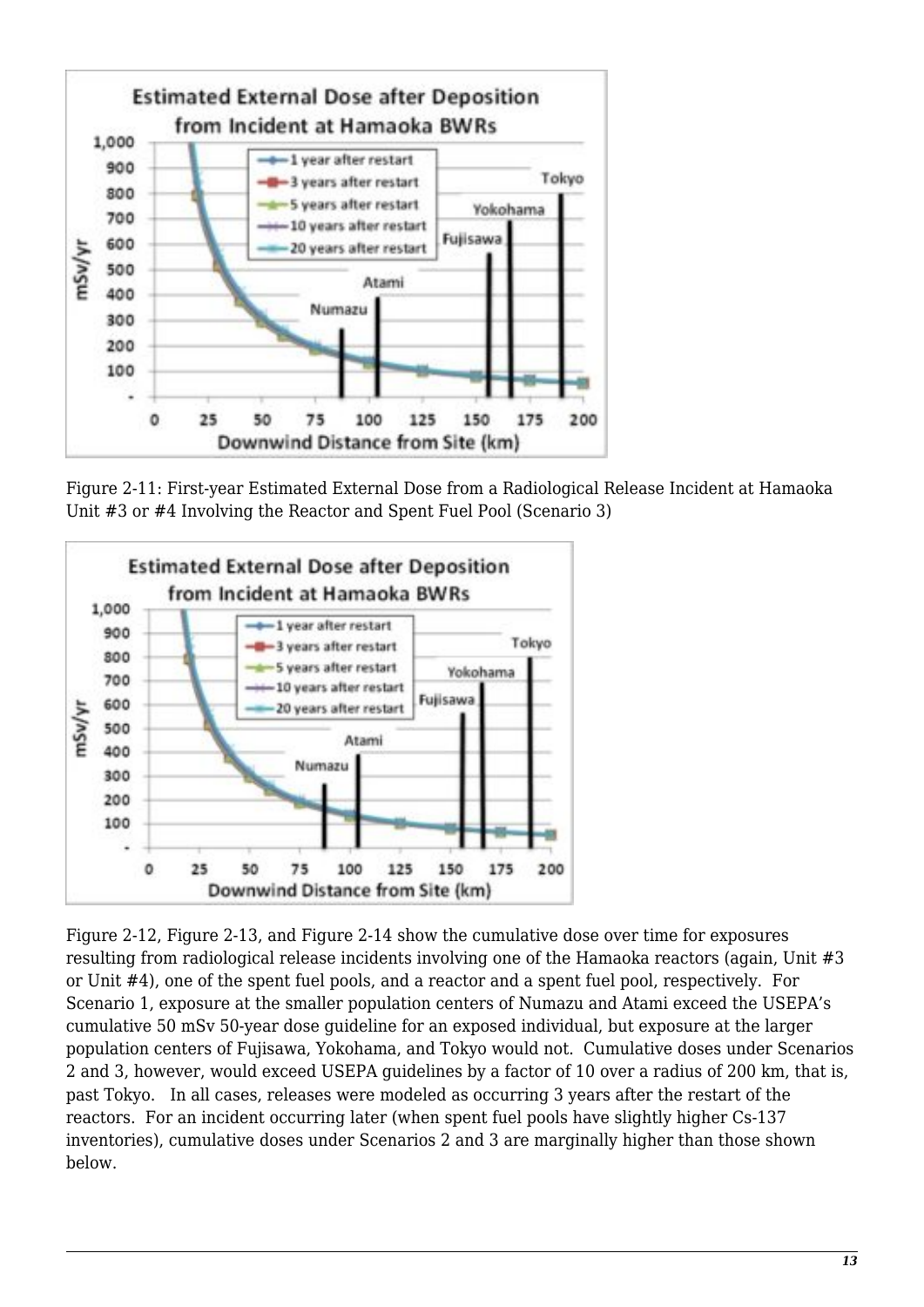

Figure 2‑12: Cumulative Estimated External Dose from a Radiological Release Incident at Hamaoka Unit #3 or #4 Involving the Reactor Core (Scenario 1)



Figure 2‑13: Cumulative Estimated External Dose from a Radiological Release Incident at Hamaoka Unit #3 or #4 Involving the Spent Fuel Pool (Scenario 2)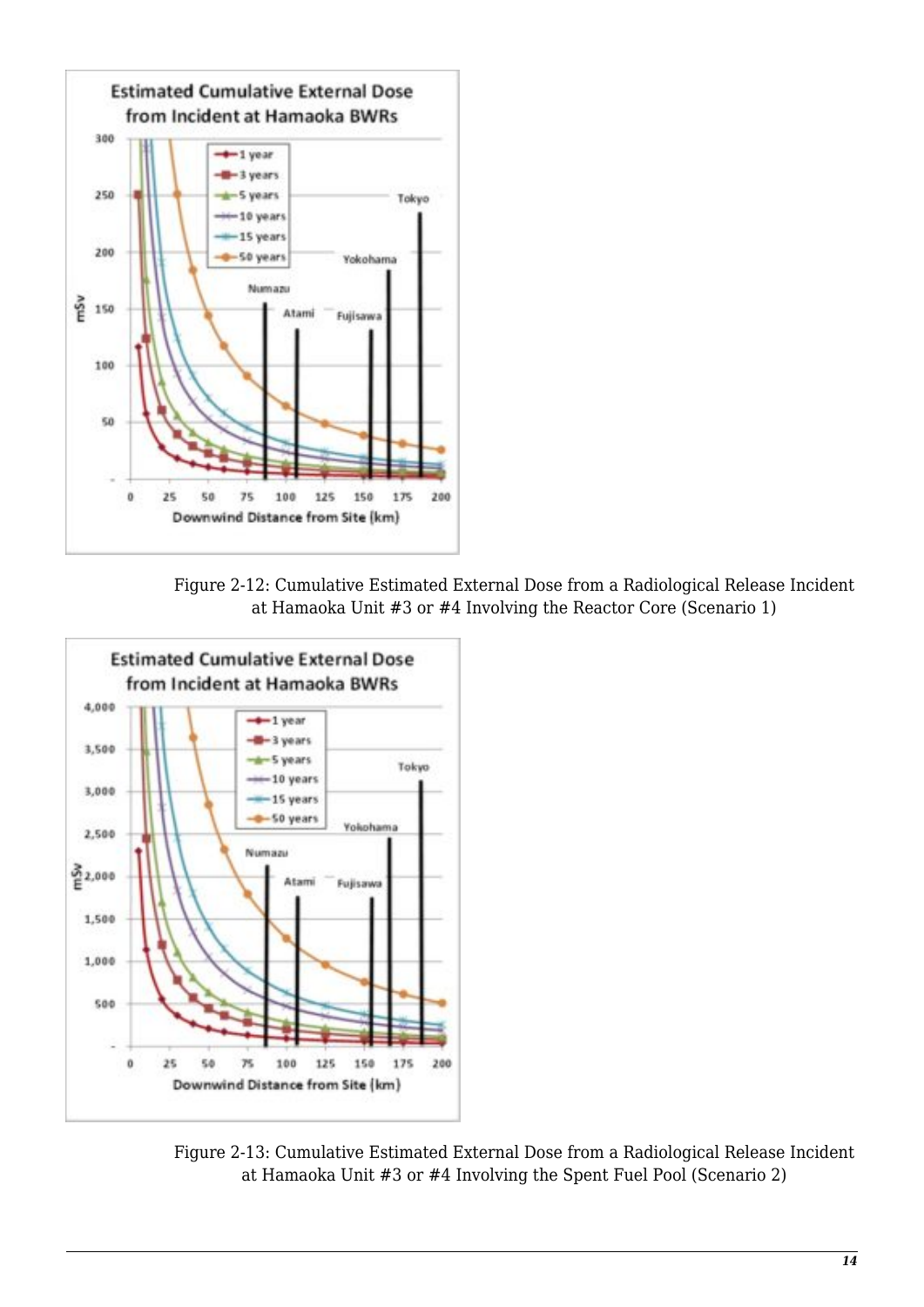

Figure 2‑14: Cumulative Estimated External Dose from a Radiological Release Incident at Hamaoka Unit #3 or #4 Involving the Reactor and Spent Fuel Pool (Scenario 3)

Table 2‑2 and Table 2‑3 present estimates of the number of premature deaths from cancers resulting from 50-year exposures associated with reactor and reactor/spent fuel pool incidents at Hamaoka reactors Units #3 or #4 (Scenarios 1 and 3). The assumed exposure time is 50 years. (Results for Scenario 2, an incident involving a spent fuel pool only, are not shown, but are just slightly lower than those shown for Scenario 3, since the release of radioactivity from the spent fuel pool dominates the Scenario). In Scenario 1, about 20,000 premature deaths in the communities included in this assessment result at rates ranging from about 0.4% in the community closest to the nuclear plants, to under 0.2% in the nearby big urban areas, including Yokohama and Tokyo. For the scenario postulating an incident involving a spent fuel pool and a reactor, the impacts are much greater, with about 450,000 premature deaths in the included communities, and rates of premature death of about 8% in the closest community and on the order of 3 to 4 percent in the big nearby cities.

Table 2‑2: Calculation of Collective Dose at Selected Locations along a Northeast Deposition Path from Hamaoka for a Release 3 Years after Reactor Restart Modeled for Scenario 1, Reactor Incident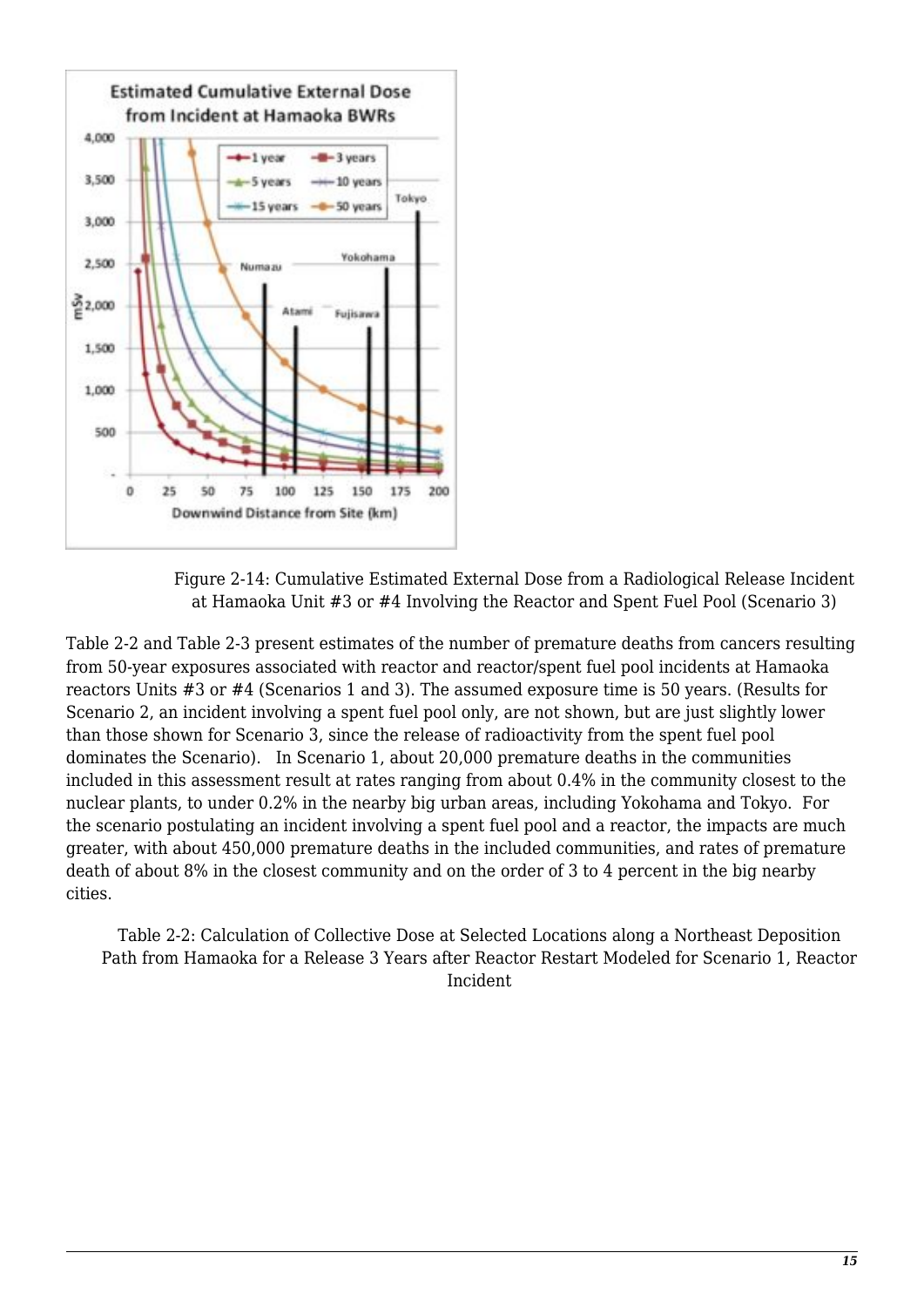|                                                       | Diameter (km)                              |                       | Population<br>Density       | Initial<br>Collective<br>Radiation<br>Dose<br>persons/km*[person-Svlyr] |
|-------------------------------------------------------|--------------------------------------------|-----------------------|-----------------------------|-------------------------------------------------------------------------|
| Location                                              | Inner                                      | Outer                 |                             |                                                                         |
| Numazu                                                | 80                                         | 90                    | 913                         | 1,506                                                                   |
| Atami                                                 | 100                                        | 105                   | 294                         | 233                                                                     |
| Fujisawa                                              | 150                                        | 160                   | 1,084                       | 1.528                                                                   |
| Yokohama                                              | 160                                        | 180                   | 5.667                       | 15,457                                                                  |
| Takyo                                                 | 180                                        | 210                   | 6.038                       | 23.363                                                                  |
|                                                       | Cumulative<br>Collective<br>Radiation Dose | Exposed<br>Population | Percent<br>Excess<br>Deaths | Implied<br>Number of<br>Excess<br>Deaths                                |
| Location                                              | person-Sv                                  | People                | %                           |                                                                         |
| Numazu<br>Atami                                       | 15,212<br>2,355                            | 193.978<br>37.664     | 0.400<br>0.319              | 776<br>120                                                              |
| Fujisawa                                              | 15,441                                     | 419.916               | 0.188                       | 787                                                                     |
| Yokohama                                              | 156.168                                    | 4.816.667             | 0.165                       | 7.966                                                                   |
| Takyo                                                 | 236.051                                    | 8.830.575             | 0.136                       | 12.039                                                                  |
| TOTAL of all locations (not total of<br>exposed area) | 425.226                                    | 14,298.800            | 0.152                       | 21,687                                                                  |

Table 2‑3: Calculation of Collective Dose at Selected Locations along Deposition Paths from Hamaoka Nuclear Power Plants for Release 3 Years after First Refueling Modeled for Scenario 3, Reactor and Spent Fuel Pool Incident

|                                                       | Diameter (km)                              |                       | Population<br>Density       | Initial<br>Collective<br>Radiation<br>Dose |  |
|-------------------------------------------------------|--------------------------------------------|-----------------------|-----------------------------|--------------------------------------------|--|
| Location                                              | Inner                                      | Outer                 | persons/km*                 | person-Sulvr                               |  |
| Numazu                                                | 80                                         | 90                    | 913.                        | 31.233                                     |  |
| Atam                                                  | 100                                        | 105                   | 294                         | 4,836                                      |  |
| Fujisawa                                              | 150                                        | 160                   | 1,084                       | 31,703                                     |  |
| Yokohama                                              | 160                                        | 180                   | 5,667                       | 320.643                                    |  |
| Tokyo.                                                | 180                                        | 210                   | 6.038                       | 484,660                                    |  |
|                                                       | Cumulative<br>Collective<br>Radiation Dose | Exposed<br>Population | Percent<br>Excess<br>Deaths | Implied.<br>Number of<br>Excess<br>Deaths  |  |
| Location                                              | person-Sv                                  | People                | 鲇                           |                                            |  |
| Numaz u                                               | 315,558                                    | 193, 978              | 8.297                       | 16,093                                     |  |
| Atami                                                 | 48.859                                     | 37,664                | 6.616                       | 2,492                                      |  |
| Fujisawa                                              | 320.311                                    | 419,916               | 3.890                       | 16,335                                     |  |
| Yokohama                                              | 3,239,619                                  | 4,816,667             | 3,430                       | 165,221                                    |  |
| Tokyo                                                 | 4,896,758                                  | 8, 830, 575           | 2828                        | 249,735                                    |  |
| TOTAL of all locations (not total of<br>exposed area) | 8.821.105                                  | 14,298.800            | 3.146                       | 449,876                                    |  |

As with the other radiological exposure results presented in this report, we prepared rough estimates of damages related to premature human deaths based on two estimates of the "value of a statistical life" compiled in a review of a number of studies, and bracketing a range from \$1.1 million to \$10 million per person in 2012 dollars. Applying these estimates yields values in the range of \$20 to \$300 billion for an incident involving a Hamaoka reactor only, rising to perhaps \$500 billion to \$6 trillion for an incident involving a reactor and a spent fuel pool. Again, the vast bulk of the radiation release is from the spent fuel pool, and as in the Daya Bay and Ling'Ao plant estimates prepared by Nautilus, these totals do not factor in population areas that the plume of material released will encounter that are not included in the Tables above. Once more, the reader is urged to bear in mind uncertainties in this calculation caused by the combination of high-low dose response assumptions with high-low estimated values of excess deaths. In addition, if prevailing winds at the time of an incident resulting in radiological release are not blowing in the northeastern direction posited here, population exposures and damages would be different, and likely much lower, than indicated in the tables and figures above, essentially, all the way down to zero or near zero.

As noted above, if the prevailing wind direction at the time of a radiological release is to the east or to the west-southwest, which are also consistent with dominant winds near Hamaoka at different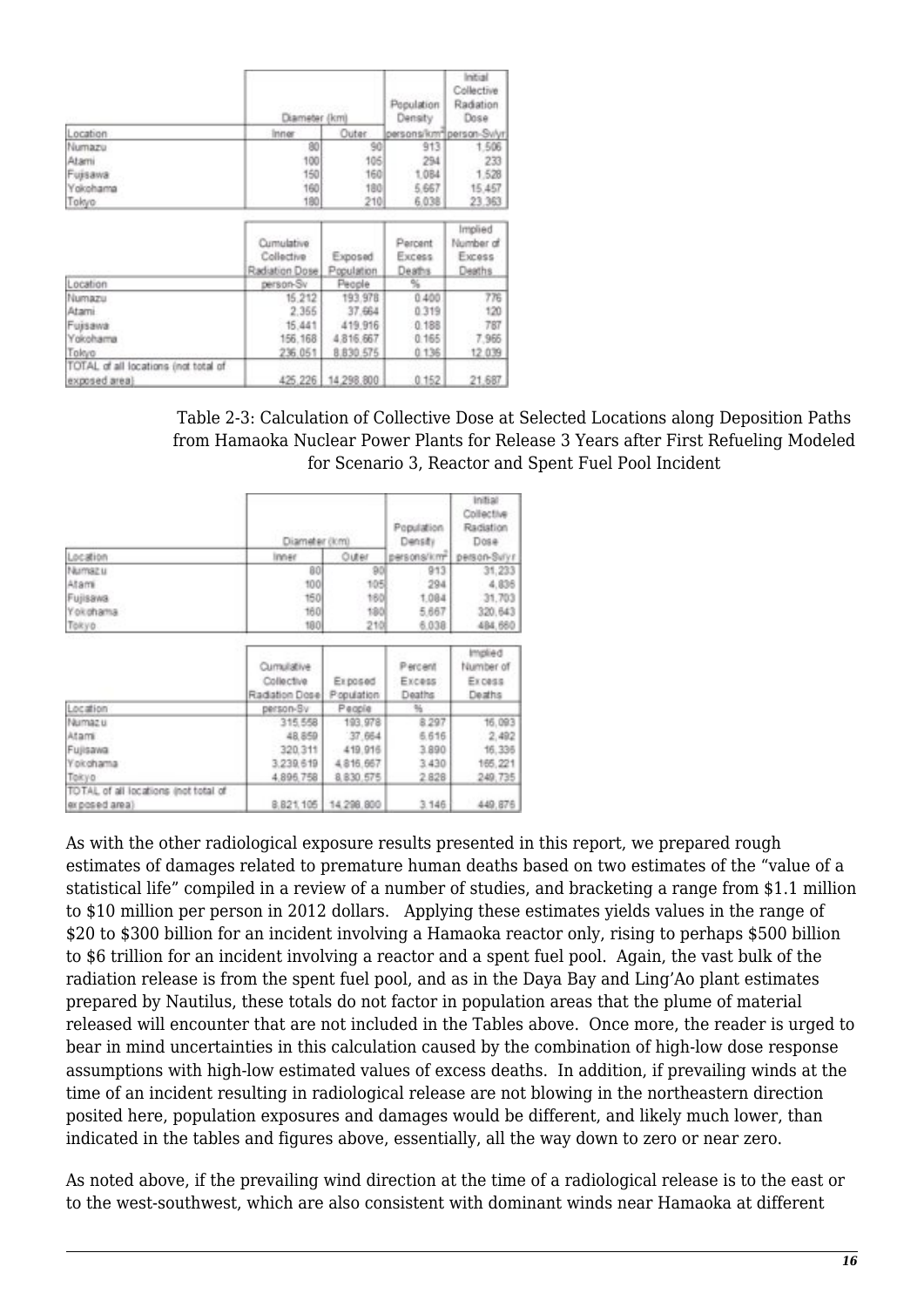times of the year, the exposure versus distance data shown in Figure 2-6 through Figure 2-13 would still hold, but the exposed populations, collective dose, and excess deaths results shown in Table 2‑2 and Table 2‑3 would be much lower--on the order of a fraction of a percent to a few percent of that of a plume headed toward the Tokyo area. Moreover, conducting a more realistic analysis of wind patterns and "plume wander" over the full distance from Hamaoka to the Tokyo or other populations beyond a 30 or 40 km radius likely would also substantially reduce the immediate impacts from the releases envisioned in the three scenarios, although not necessarily the impact from long-run cumulative exposures.

A plume that headed toward the Nagoya or Osaka/Kyoto areas, which is consistent with wind directions during about 10 percent of the year, would cause somewhat lower aggregate exposures—perhaps a quarter to a half—of the exposures we estimate for a plume headed toward Tokyo. If the plume heads only over the ocean, with is consistent with winds that prevail about half of the time over the year, aggregate exposure could possibly be zero (except for the few people unfortunate enough to be on vessels in the path of the plume).<sup>[20]</sup> This range—from the results shown for a plume heading toward Tokyo to one that heads out to sea—represent the true uncertainty and unpredictability of such extreme events, the probability of which cannot be determined except to say that it is finite.

<span id="page-16-4"></span>Although we have not performed the calculation explicitly, it is likely that the weighted averages of total exposures and excess deaths over the annual average of all wind directions in a year, taking into account all possible wind directions, probabilities, and exposed populations, would be on the order of 25 to 35 percent of the totals shown in Table 2‑2 and Table 2‑3.

The wind patterns in the Hamaoka area in this case provide a period of "natural protection" during which a non-state actor attack would be defeated, even in the worst release scenario, by wind directions, limiting the period for a successful attack that is likely to cause damaging exposure to significant populations to a relatively narrow period each year (mostly summer).

As noted above, this analysis is a first-order estimate only, taking into account only one wind direction at a time. As such, it does not, for example, include explicit modeling of a return of the plume from offshore when winds shift, directing radioactive aerosols back over Japan or over other landmasses or islands to potentially irradiate populations. The estimate provided in this analysis is therefore only a first order estimate of worst-, intermediate-, and best-case vulnerability of local populations to radiological releases caused by an accident at or attack on the Hamaoka nuclear plants.

## **III. ENDNOTES**

<span id="page-16-0"></span>[\[1\]](#page-2-0) Papers and presentations forthcoming at [https://nautilus.org/projects/by-name/vulnerability-](https://nautilus.org/projects/by-name/vulnerability-to-terrorism-in-nuclear-spent-fuel-management/) [o-terrorism-in-nuclear-spent-fuel-management/.](https://nautilus.org/projects/by-name/vulnerability-to-terrorism-in-nuclear-spent-fuel-management/)

<span id="page-16-1"></span>[\[2\]](#page-2-1) Data from IAEA reactor database, available as

<http://www.iaea.org/PRIS/CountryStatistics/CountryDetails.aspx?current=JP>, and from [http://hamaoka.chuden.jp/english/about/facilities.html.](http://hamaoka.chuden.jp/english/about/facilities.html)

<span id="page-16-2"></span>[\[3\]](#page-2-2) Data from IAEA reactor database, ibid. Unit 5 was offline for much of 2009 and all of 2010.

<span id="page-16-3"></span>[\[4\]](#page-2-3) Data from Hiromi Yamazaki and Makoto Takahashi (2003), "Design and Construction of Hamaoka Unit 5, 1380MWe ABWR", GENES4/ANP2003, September 15-19, 2003, available as <https://www.ipen.br/biblioteca/cd/genes4/2003/papers/1007-final.pdf>, and similar sources. Some sources suggest that enrichment of more recent fuel loadings in Hamaoka-3 and -4 have been higher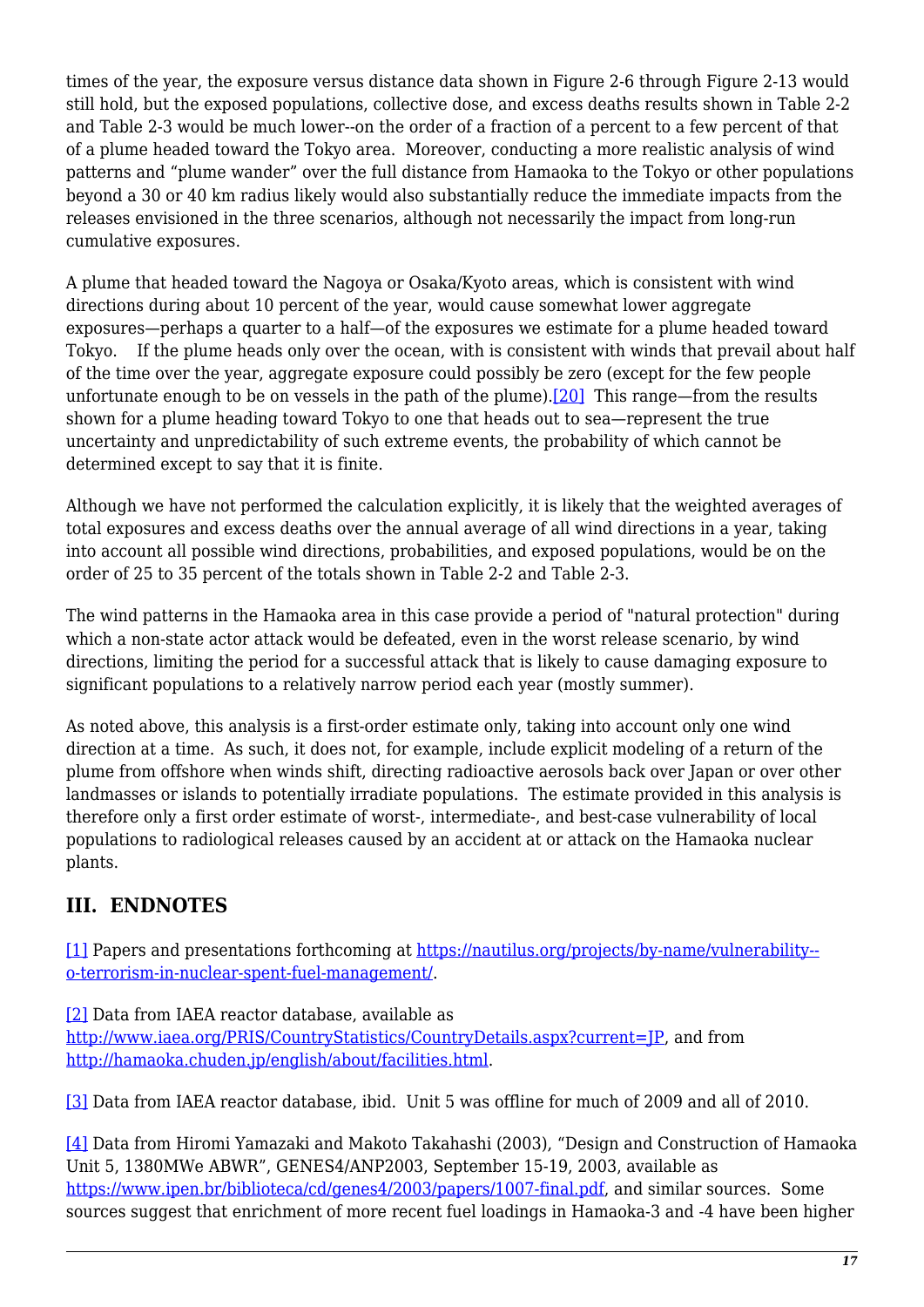than 3.0 percent.

<span id="page-17-0"></span>[\[5\]](#page-2-4) This is an analytical assumption on our part, but is very close to the historical weighted average capacity factor for all Japanese nuclear power plants from 1970 through 2010 (that is, pre-Fukushima), which was about 69 percent.

<span id="page-17-1"></span>[\[6\]](#page-3-0) Diagram of plant layout from [http://hamaoka.chuden.jp/english/about/layout.html.](http://hamaoka.chuden.jp/english/about/layout.html)

<span id="page-17-2"></span>[\[7\]](#page-3-1) Photo from *Asahi Shimbun* (2011) "Chubu Electric to halt reactors in line with Kan request", dated May 7, 2011. A similar photo is includes in *Asahi Shimbun* (2017), "Governor states firm opposition to Hamaoka plant restart", dated June 29, 2017, and available as <http://www.asahi.com/ajw/articles/AJ201706290045.html>

<span id="page-17-3"></span>[\[8\]](#page-3-2) Originally published by Mainichi, dated January 27, 2015, and available on *Finance Greenwatch* as <http://financegreenwatch.org/?p=13835>

<span id="page-17-4"></span>[\[9\] P](#page-3-3)resentation on Hamaoka Spent Fuel Storage facility included in proceedings of the January Institute of Nuclear Materials Management's 28th Spent Fuel Management Seminar, held in Arlington, Virginia, from January 31 to February 2. Proceedings available with paid membership from<http://www.inmm.org>.

<span id="page-17-5"></span>[\[10\]](#page-4-0) From a 2014 reference document in Japanese, the title of which, loosely translated, is "For the Spent Fuel Dry Storage Facility", available as [http://www.chuden.co.jp/corporate/publicity/pub\\_release/press/\\_\\_icsFiles/afieldfile/2014/07/31/1407](http://www.chuden.co.jp/corporate/publicity/pub_release/press/__icsFiles/afieldfile/2014/07/31/140731.pdf) [31.pdf.](http://www.chuden.co.jp/corporate/publicity/pub_release/press/__icsFiles/afieldfile/2014/07/31/140731.pdf)

<span id="page-17-6"></span>[\[11\]](#page-5-0) The radiological risk methodology and related tools were prepared for Nautilus by Dr. Gordon D. Thompson, and is available as *Handbook to Support Assessment of Radiological Risk Arising From Management of Spent Nuclear Fuel*, Nautilus Institute Special Report dated May 14, 2013, https://nautilus.org/napsnet/napsnet-special-reports/handbook-to-support-assessmnt-of-radiological-risk-arising-from-management-of-spent-nuclear-fuel/.

<span id="page-17-7"></span>[\[12\]](#page-5-1) See, for example, A. Stohl, P. Seibert, G. Wotawa, D. Arnold, J. F. Burkhart, S. Eckhardt, C. Tapia, A. Vargas, and T. J. Yasunari (2012), Xenon-133 and caesium-137 releases into the atmosphere from the Fukushima Dai-ichi nuclear power plant: determination of the source term, atmospheric dispersion, and deposition", *Atmospheric Chemistry and Physics*, 12, 2313–2343, available as

<http://citeseerx.ist.psu.edu/viewdoc/download?doi=10.1.1.479.1143&rep=rep1&type=pdf>; and and Yang-Hyun Koo, Yong-SikYang, and Kun-Woo Song (2014). "Radioactivity release from the Fukushima accident and its consequences: A review", *Progress in Nuclear Energy*, Volume 74, July 2014, Pages 61-70 (abstract available at

[http://www.sciencedirect.com/science/article/pii/S0149197014000444\)](http://www.sciencedirect.com/science/article/pii/S0149197014000444).

<span id="page-17-8"></span>[\[13\]](#page-5-2) D. von Hippel et al (2016), in "Chapter 2, Radiological Risk from Accident/Attack on Nuclear Energy Facilities in East Asia" of the forthcoming Nautilus Institute Special Report *After Fukushima: Radiological Risk from Non-State Diversion of or Attack on Spent Fuel* presents (in section 2.3) analyses of the potential consequences of accident or attack at the Daya Bay and nearby Ling'Ao reactors in south China.

<span id="page-17-10"></span><span id="page-17-9"></span>[\[14\]](#page-6-0) From Windfinder.com (2015), "Wind Statistics: Omaezaki", available as [http://www.windfinder.com/windstatistics/omaezaki?fspot=honshu\\_omaezaki](http://www.windfinder.com/windstatistics/omaezaki?fspot=honshu_omaezaki). Data shown in Figure 2‑4 are from observations taken between 5/2006 and 4/2015.